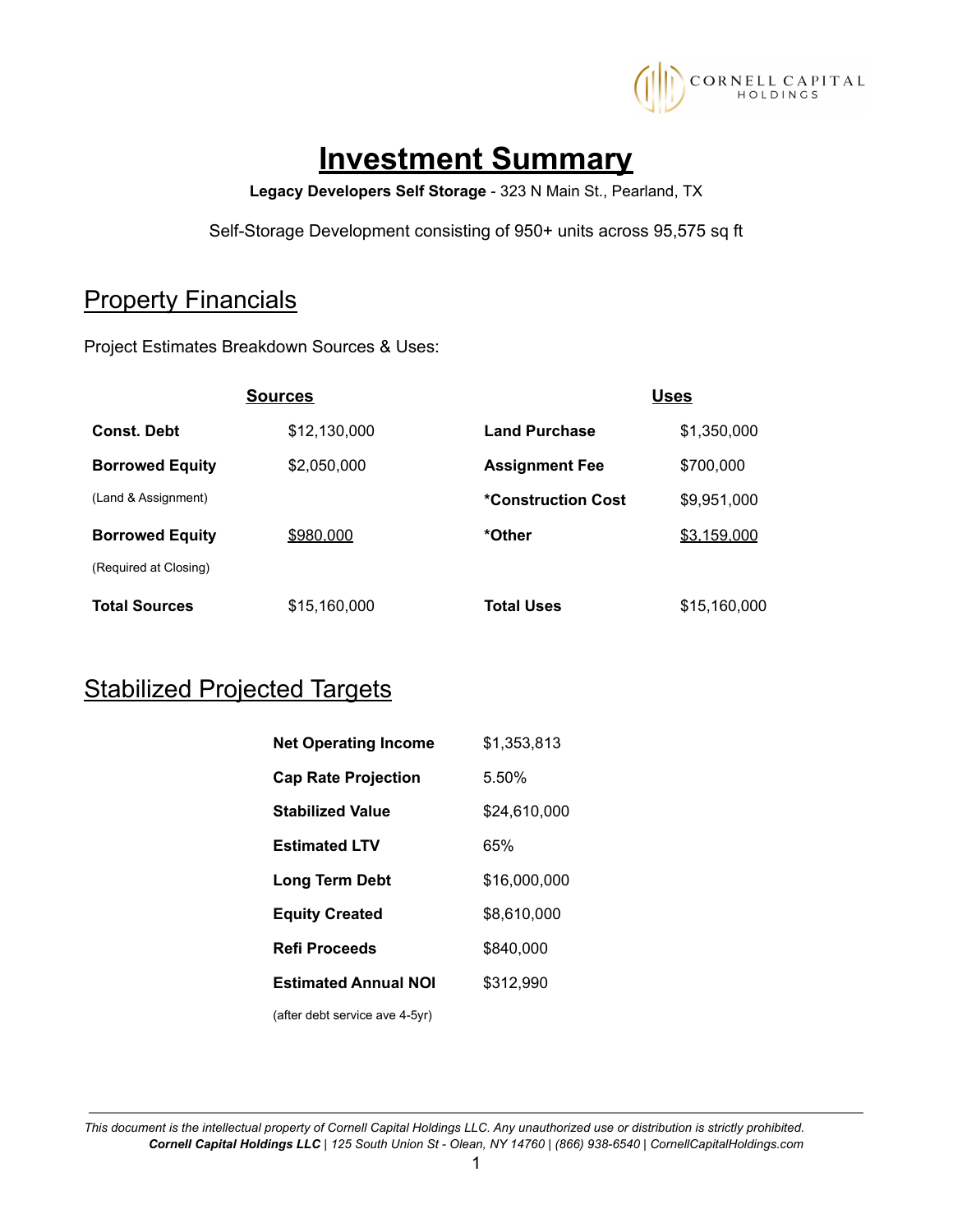

## Stabilized Sources & Uses

#### **Sources**

| <b>Stabilized Loan Amount</b> | \$16,000,000 | (adjusted for equity) |
|-------------------------------|--------------|-----------------------|
|                               | <b>Uses</b>  |                       |
| <b>Paydown Bank Debt</b>      | \$12,130,000 |                       |
| <b>Return Investor Equity</b> | \$3,000,000  |                       |
| Total                         | \$15,130,000 |                       |
| <b>Refi Proceeds</b>          | \$840,000    |                       |
| Total                         | \$16,000,000 |                       |

## Investment Structure

| <b>Accredited</b>    | Yes                                                              |
|----------------------|------------------------------------------------------------------|
| Unit Cost            | \$100,000                                                        |
| Avail. Units         | 30                                                               |
| Term                 | 36 months                                                        |
| <b>Exit Strategy</b> | Refinance at 36 months to pay<br>investors & share refi proceeds |

Sale of Property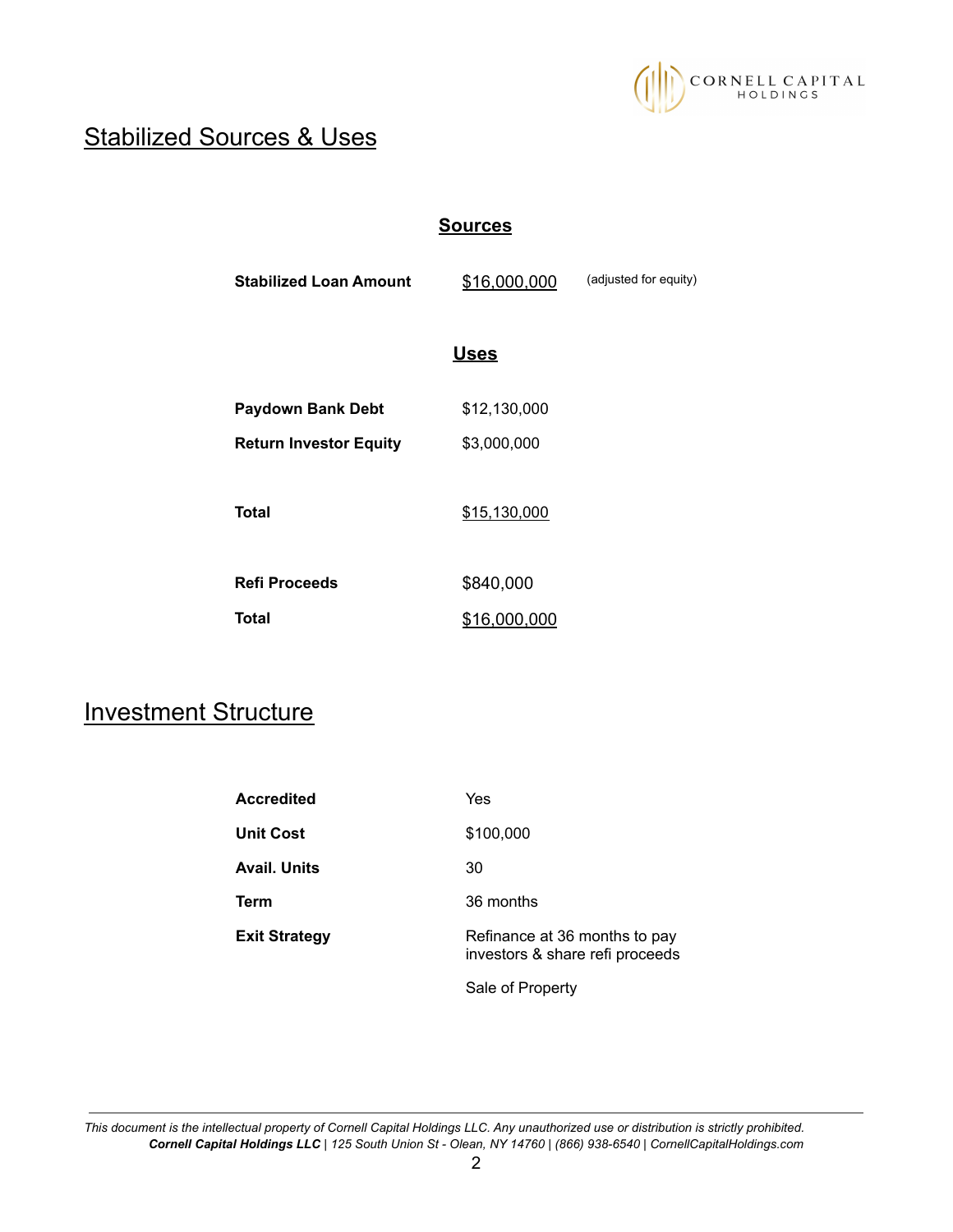

## Projected Return on Investment

Four Types of Compensation. Each unit of \$100,000 is projected to yield the following (Note: If an investor brings \$350,000, they will receive 3.5 units, and can multiply the amounts below by 3.5x):

### **Fixed Preferred Annual Return: 10%**

This is paid while investor's money is invested. For each unit owned, the investor will earn \$10,000 per year.

Perpetuity: 1%

### **Targeted Refinance Proceeds: \$17,600**

LPs will receive the 1st \$450k available, and a 20/80 (LP/GP) split thereafter. **All investment principal is projected to be returned PLUS this amount.** Potential non-taxable proceeds.

### **Targeted Equity Value After Refinance: \$86,100**

The investor's equity percentage in the property will be 1% of the current equity available. Initially estimated to be 1% of \$8,610,000 (\*New Valuation less Long-Term Debt)

Taxed at long-term capital gains when the property sells. If an investor would like to cash out their equity prior to the time of sale, they are welcome to sell their equity at any time with Managers approval. Other members of the partnership may purchase the equity but are not required to do so.

### **Targeted Cash Flow**

Approximately \$3,129 per year (Average Years 4-5)

These distributions are projected to be made to the investor annually as a percentage of retained earnings for the year. The investors will receive 1% of net operating income. This creates an infinite return, as the investor no longer has money invested in the project.

| <b>Projected Refi Proceeds</b><br>\$17,600 |
|--------------------------------------------|

#### **Projected Average Annualized Return**

36 Month AAR 15.86%

This document is the intellectual property of Cornell Capital Holdings LLC. Any unauthorized use or distribution is strictly prohibited. Cornell Capital Holdings LLC | 125 South Union St - Olean, NY 14760 | (866) 938-6540 | CornellCapitalHoldings.com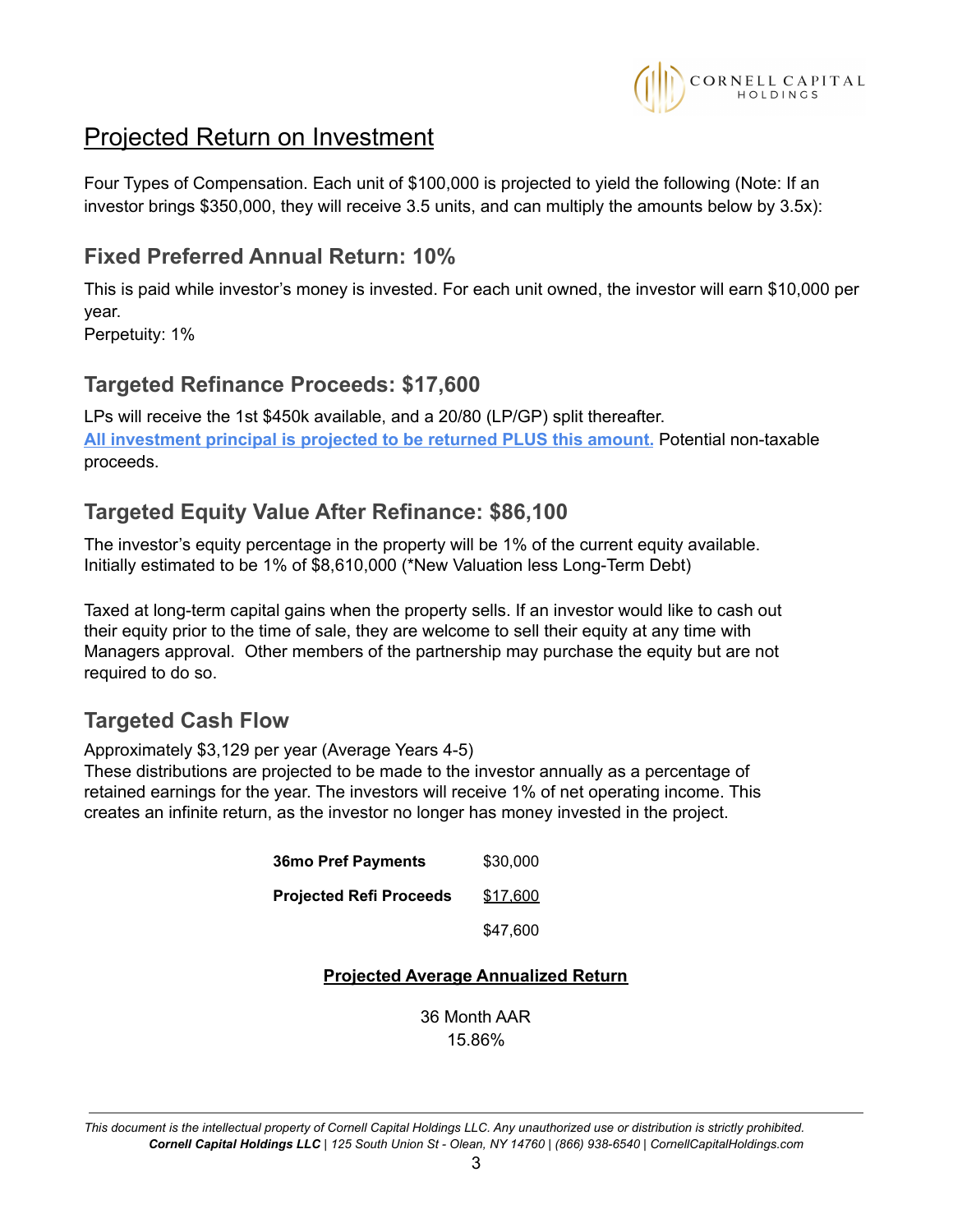

#### *Confidential Information*

This summary is confidential. The contents are not to be reproduced or distributed to the public or press. The information contained herein, while obtained from sources which are believed to be reliable, is not guaranteed as to its accuracy or completeness. The information contained herein may be amended. The information contained in this summary is intended only for the persons to whom it is transmitted for the purposes of evaluating the subject matter of this summary. No persons are authorized to give any information or make any representation in respect of the subject matter of this summary and any such information or representation must not be relied upon. By accepting a copy of this summary, the recipient agrees that neither it nor any of its representatives or agents shall use this summary or the information contained herein for any purpose other than for making an informed decision regarding the subject matter of this summary and shall not divulge it to any other party and shall return all copies of the summary promptly upon request.

#### *Forward Looking Information*

This summary contains forward-looking information relating to our business strategy and measures to implement strategy and other matters. These statements relate to future events or future performance. Forward-looking statements are often, but not always, identified by the use of words such as "anticipate," "budget," "plan," "estimate," "expect," "forecast," "may," "will," "project," "potential," "target," "intend," "could," "might," "should," "believe" and similar expressions. Forward-looking statements are based on the opinions and estimates of management at the date the statements are made, and are subject to a variety of risks and uncertainties and other factors that could cause actual events or results to differ materially from those anticipated in the forward-looking statements. Some of the risks and other factors that could cause results to differ materially from those expressed in the forward-looking statements include, but are not limited to: general economic conditions in the United States and globally; governmental regulation of our industry; unanticipated operating events; the availability of capital on acceptable terms; exchange rates, interest rates the need to obtain required approvals from regulatory authorities; liabilities inherent in our operations; and changes in tax laws.

Although we believe that the expectations reflected in the forward-looking statements are reasonable, there can be no assurance that such expectations will prove to be correct. We cannot guarantee future results, level of activity, performance or achievements and there is no representation that the actual results achieved will be the same, in whole or in part, as those set out in the forward-looking statements. The forward-looking statements contained in this summary are expressly qualified by this cautionary statement. We undertake no obligation to update or revise publicly any forward-looking statements except as required by applicable legislation. The forward-looking statements made herein relate only to events or information as of the date on which the statements are made. The reader is cautioned not to place undue reliance on forward-looking statements.

#### *Financial Projections*

This summary contains certain financial projections. These financial projections relate to future performance and reflect our views as at the date of this summary and are subject to known and unknown risks, uncertainties and assumptions that may cause future results, performance or achievements to differ materially from those expected. We believe the expectations reflected in these financial projections are

This document is the intellectual property of Cornell Capital Holdings LLC. Any unauthorized use or distribution is strictly prohibited. Cornell Capital Holdings LLC | 125 South Union St - Olean, NY 14760 | (866) 938-6540 | CornellCapitalHoldings.com